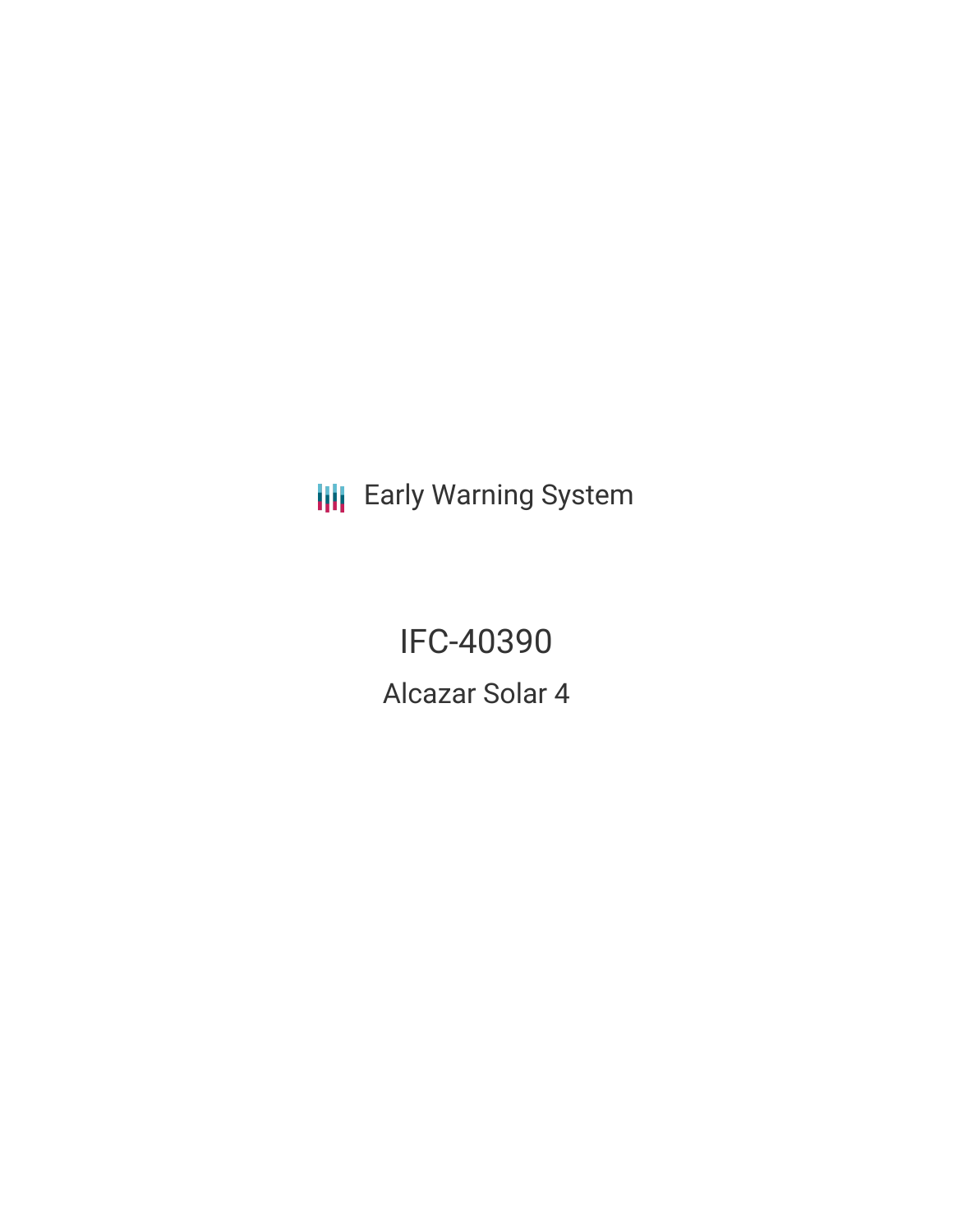

# **Quick Facts**

| <b>Countries</b>              | Egypt                                   |
|-------------------------------|-----------------------------------------|
| <b>Financial Institutions</b> | International Finance Corporation (IFC) |
| <b>Status</b>                 | Proposed                                |
| <b>Bank Risk Rating</b>       |                                         |
| <b>Borrower</b>               | ATEN SOLAR ENERGY S.A.E.                |
| <b>Sectors</b>                | Energy                                  |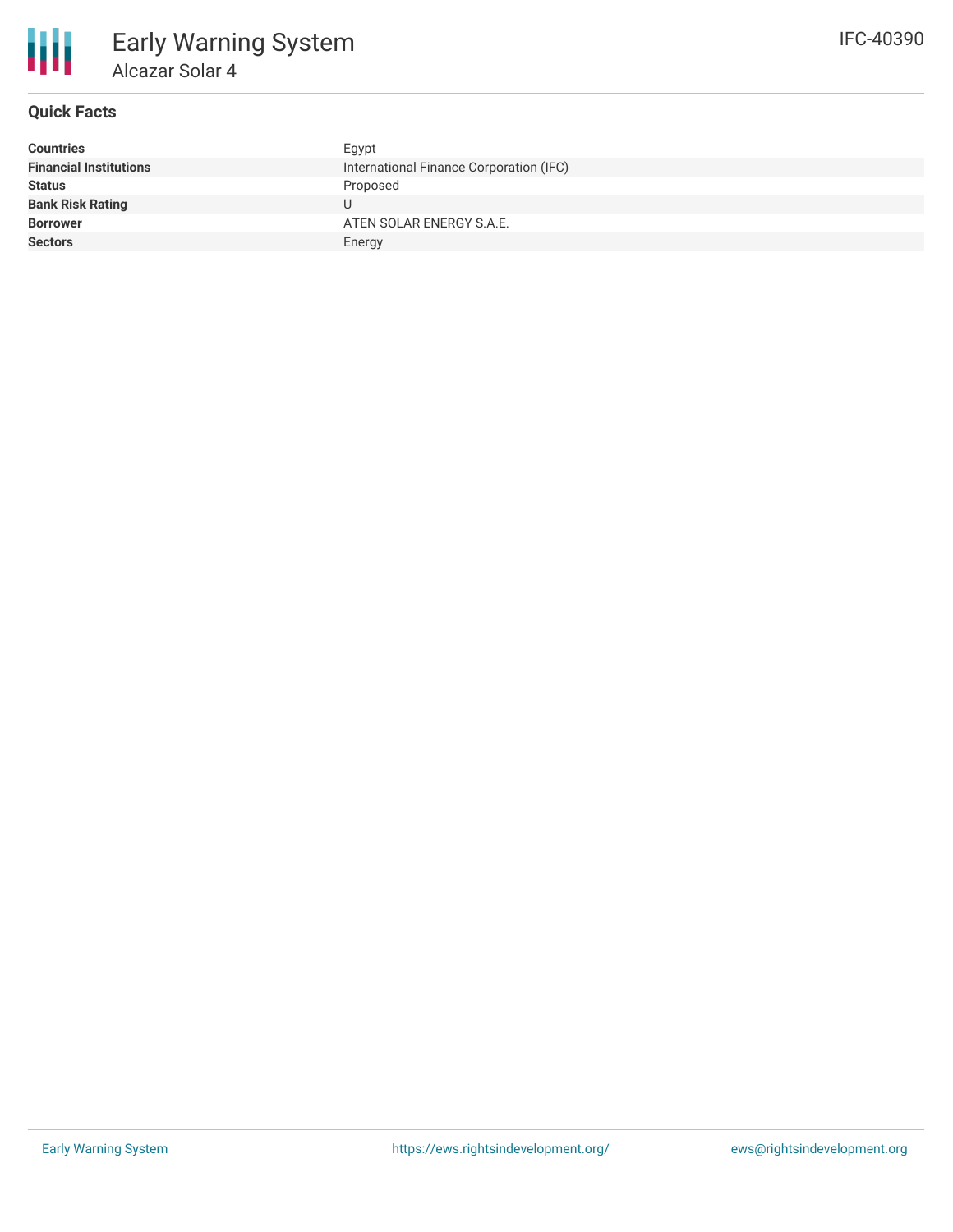

## **Project Description**

The project will be located within Egypt's New and Renewable Energy Agency (NREA)'s 37.5 km 2 Benban 1.8 GW PV solar park comprising 39 separate PV plots, situated 12 km west of the nearest village (Benban), and 15 km west of the Nile River. It is close to the Luxor-Aswan road, 40 km northwest of Aswan city, in the Aswan Governorate of Upper Egypt. The project capacity is approximately 64.03 MWp (DC) for a 50 MW inverter nominal power (AC) and occupies a 0.98 km 2 plot (SBN 7-1) in the Benban PV solar park. The Benban PV solar park is being constructed on open desert land that is owned by NREA. All of the 39 PV development sites are greenfield, and none have begun full construction. One project has started preliminary works and constructed some basic facilities on the site including office, dispensary, workers resting area, and installed underground septic tanks, none of which are yet operational. The area is mainly flat, with sand and gravel dunes, and with no notable natural vegetation and no human activities.

The project will be linked to substation 1 (SS1) on the northeastern corner of the Benban PV solar park, via an underground 22 kV transmission line installed by EETC. Substation 1 covers an area of 15,000 m2. An additional 180 km double circuit 500 kV transmission line will be constructed north of the site, to evacuate the energy from the solar park. This 500 kV line is considered an Associated Facility (AF) to the solar park, and EETC will be responsible for the procurement and development of the ESIA for the 500KV transmission line. All output generated by the project will be sold to EETC under a 25-year Power Purchase Agreement (PPA).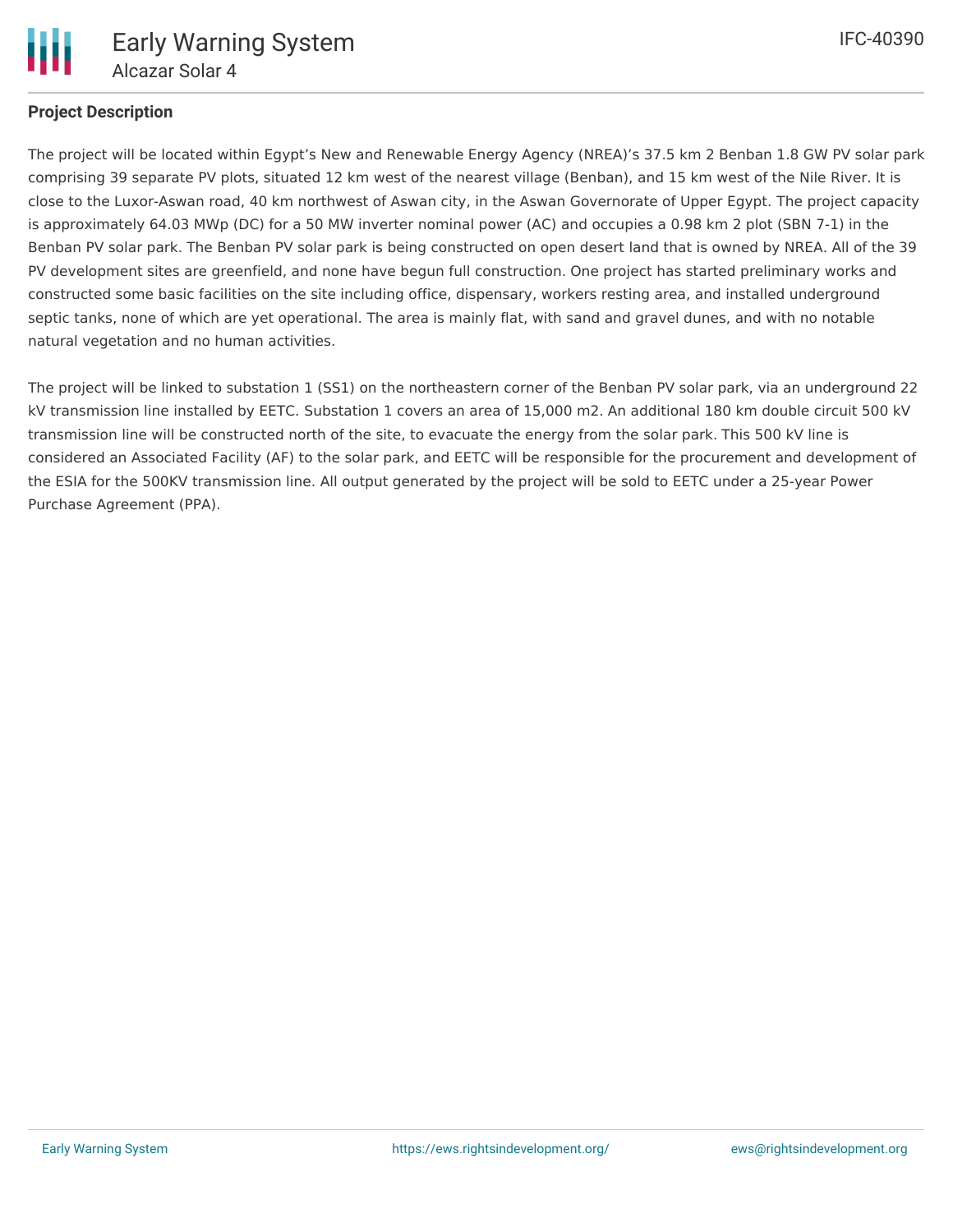### **Investment Description**

• International Finance Corporation (IFC)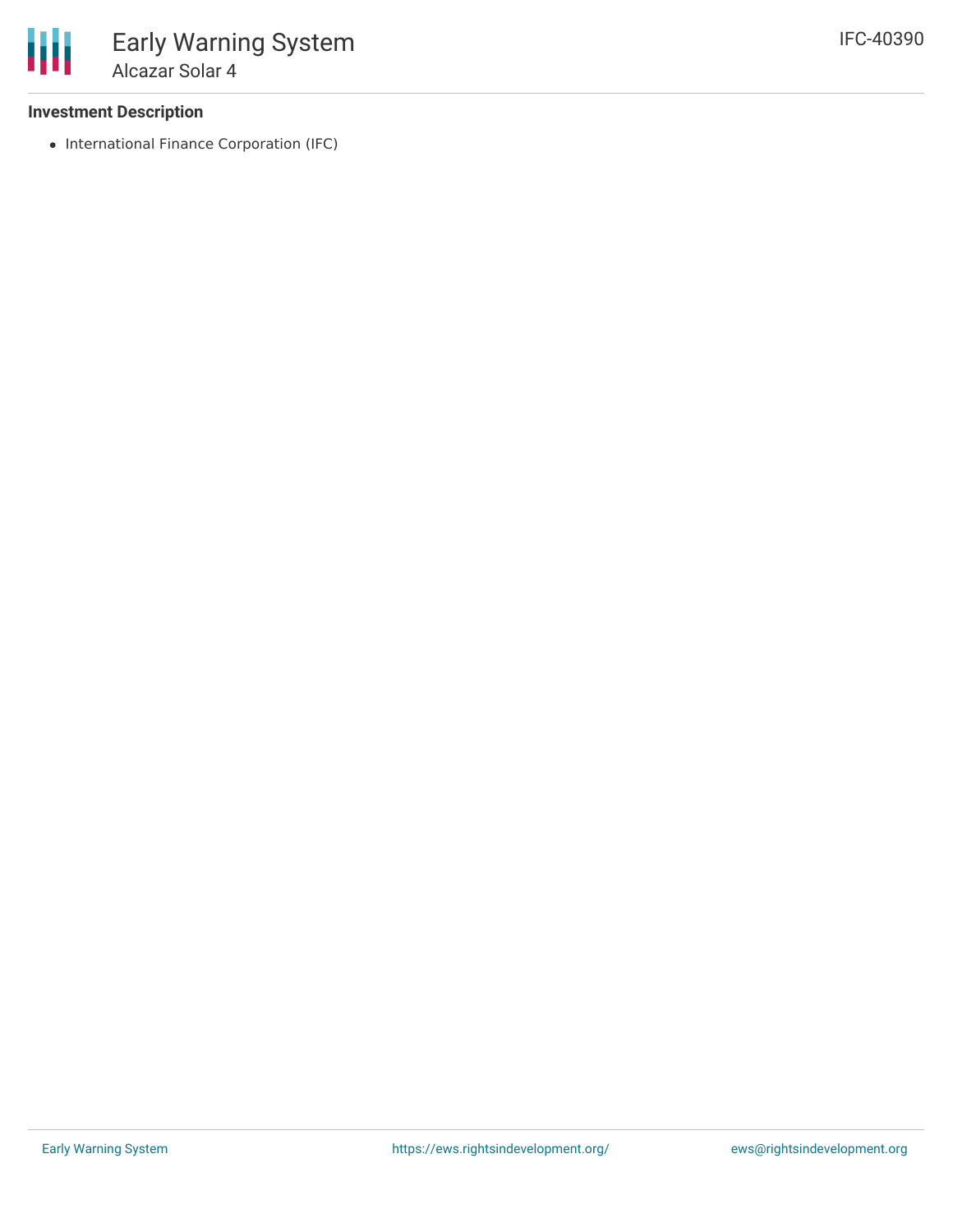

## **Contact Information**

Contact: Vito Saluto Company: Alcazar Energy Address: South Tower, 802-03, Emirates Financial Towers, DIFC - PO Box 507122, Dubai, UAE Email: vsaluto@alcazarenergy.com Phone: M. +971 52 104 22 93 / T. +971 4 558 7805

#### ACCOUNTABILITY MECHANISM OF IFC

The Compliance Advisor Ombudsman (CAO) is the independent complaint mechanism and fact-finding body for people who believe they are likely to be, or have been, adversely affected by an IFC or MIGA- financed project. If you submit a complaint to the CAO, they may assist you in resolving a dispute with the company and/or investigate to assess whether the IFC is following its own policies and procedures for preventing harm to people or the environment. If you want to submit a complaint electronically, you can email the CAO at CAO@worldbankgroup.org. You can learn more about the CAO and how to file a complaint at http://www.cao-ombudsman.org/